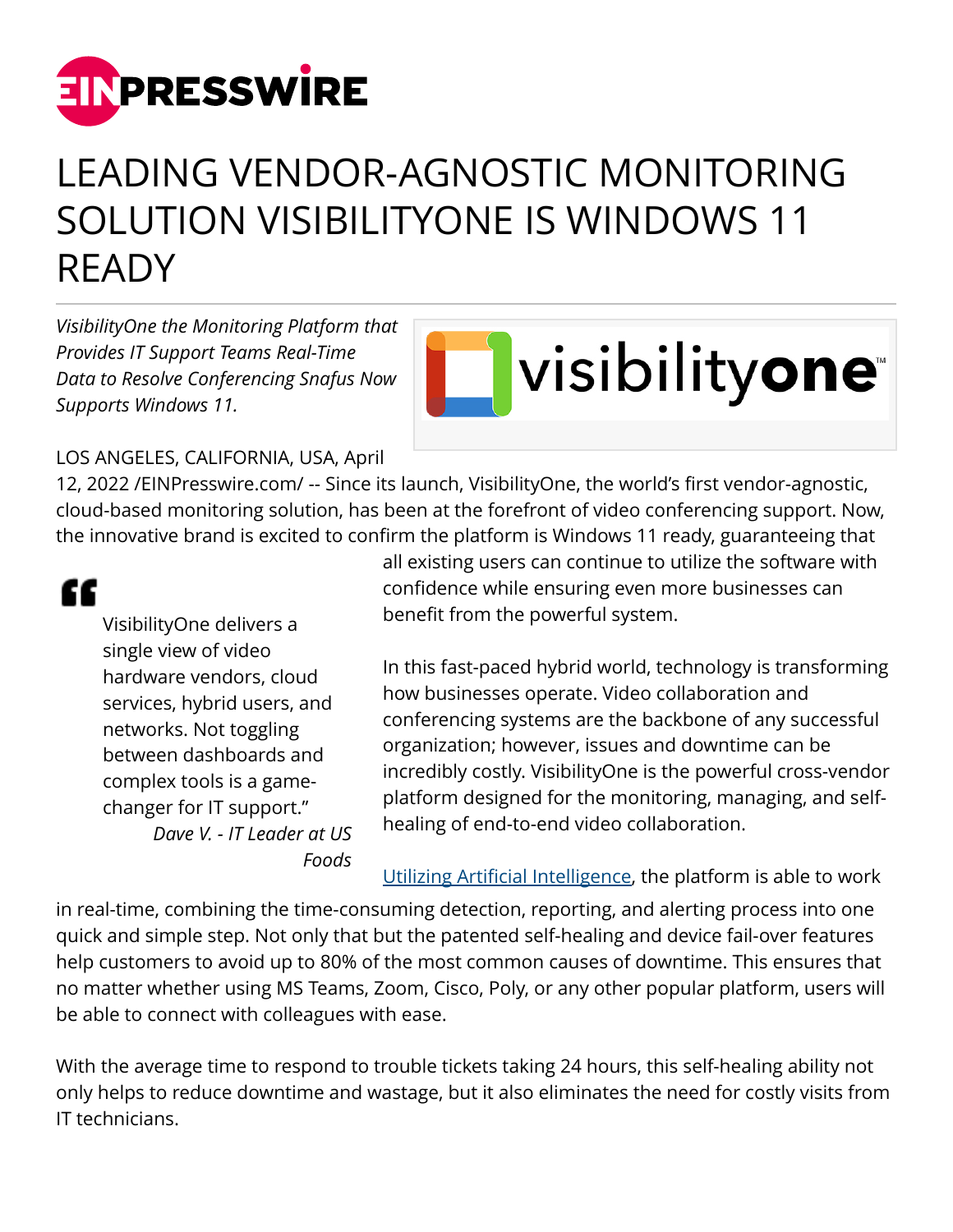VisibilityOne is able to connect to every device in a conferencing room, operating across an array of cross-vendor products, including USB, AV, and IoT. To keep up with the demands of the ever-changing hybrid world, the system can also be used to monitor laptops and connected devices such as USB hardware, application, participant, and path diagnostics.

This makes it a truly unprecedented solution, and since 2018 the Los Angeles-based organization has helped to transform how businesses and IT teams operate. With such comprehensive insight over the entire audio and video conferencing software, it significantly reduces the need for technician support, giving users the confidence and competence to resolve issues before they impact operations.

Since its launch in 2018, VisibilityOne has continued to upgrade and enhance its offering and is now pleased to confirm that it is completely Windows 11 ready. Launched in October 2021, the all-new Windows software was designed to maximize efficiency and productivity through a host of features, including more cohesive interface features and improved multi-monitor support.

Since its release last year, the experienced VisibilityOne team has been working to ensure that its popular system, including the Update Center Management Portal, is able to support the latest Windows Operating System.

The upgrade has been designed to give users complete peace of mind that the new devices being deployed in their business will be able to continue to benefit from the same rich



Best of Show AVTechnology 2021 VisibilityOne



Best of Show 2021

monitoring data that they have always depended on. It will also ensure that there are no limits on monitoring your Windows devices, ensuring you can manage more devices, rooms, and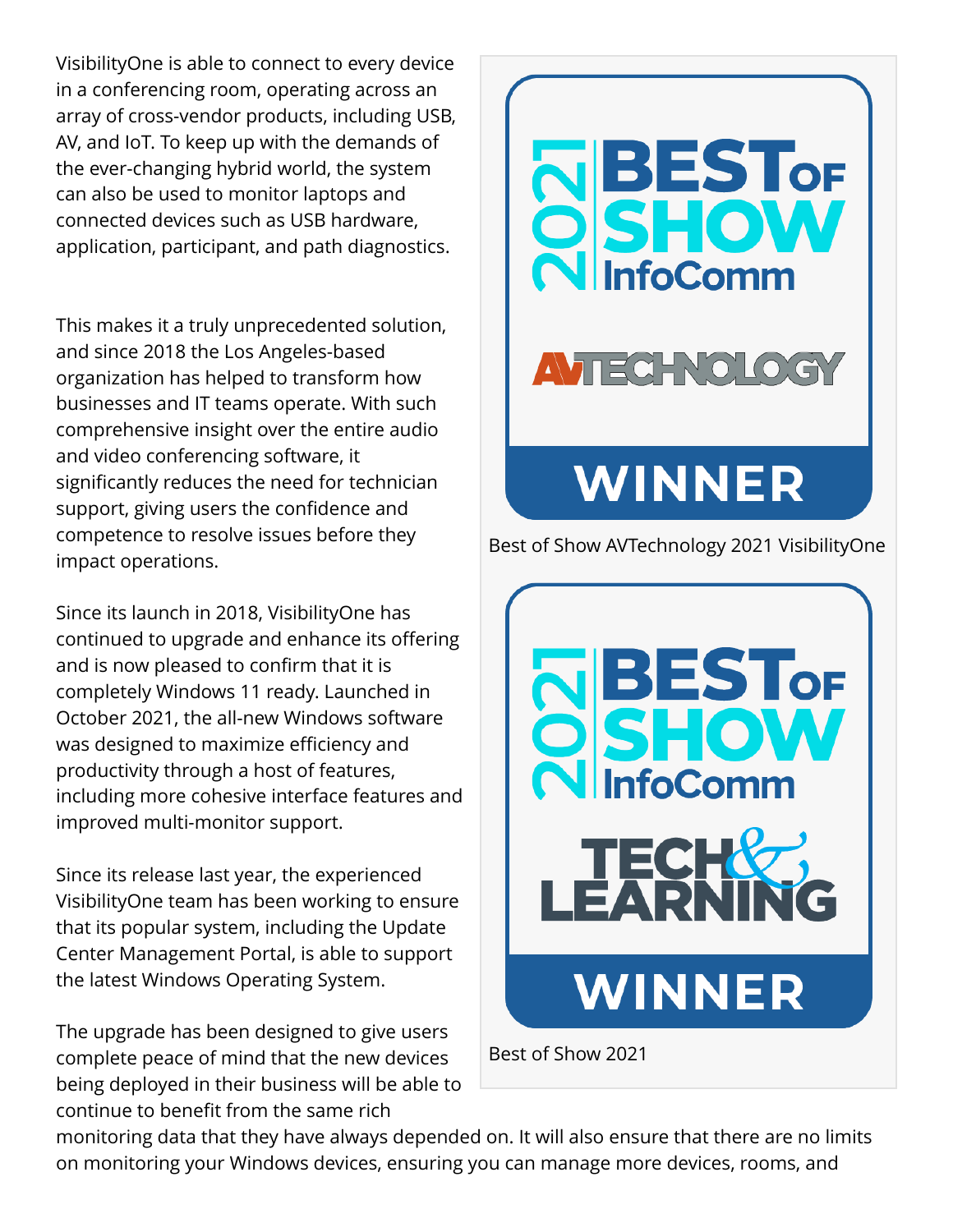hybrid users than ever before.

This latest upgrade comes hot on the heels of the innovative new **Document Center**, which was unveiled in 2021. This unique new addition was designed to help users keep their UC and AV rooms better organized. Every new account that signs up to the VisibilityOne will be able to benefit from 5GB of free Document Center storage, enabling users to add all of their design documents, images, and more.

Eager to ensure that customers can continue to enjoy the very best software possible, VisibilityOne is planning to continue to expand its support of all MAC Operating Systems. It will also be aiming to go beyond data collection by launching the highly anticipated VisibilityOne Zoom Room Plugin for MAC. This powerful update will deliver the same advanced features that the Windows Plugin provides such as fail-over, self-healing, path detection, and more. All of this, combined with the continued advancement of its Microsoft Teams and Zoom monitoring, ensures that 2022 is set to be a fantastic year for the young and forward-thinking brand.

It is this continued drive to better its offering that has seen VisibilityOne become of the most popular and powerful solutions on the market. Despite its relative infancy, the patented monitoring system has also won multiple awards, including the Best of Show in AVTechnology at InfoComm 2021, Corporation Winner of the 2021 Remote Work Pioneer Award, and Excellence in Product Innovation at the 2019 National Systems Contractors Association awards.

Speaking on the launch of the new Windows 11 compatibility, Jose De La Paz, CEO at VisibilityOne added, "Video conferencing is a vital part of any modern business, but we know how costly it can be when things go wrong. That is why we developed our unique system to help businesses and organizations enjoy the smoothest experience possible.

Our real-time self-healing features minimize the downtime that businesses experience, allowing IT teams to resolve any areas of concern quickly and confidently before they become an issue. This new compatibility with the powerful Windows 11 Operating System ensures that our customers can continue to enjoy uninterrupted support and coverage, allowing them to expand and grow their business."

For more information on VisibilityOne and the new Windows 11 compatibility, visit <http://www.visibility.one>.

Von Bedikian VisibilityOne Corporation +1-213-204-2488 von@visibility.one Visit us on social media: [LinkedIn](https://www.linkedin.com/company/visibility-one/mycompany/?viewAsMember=true)